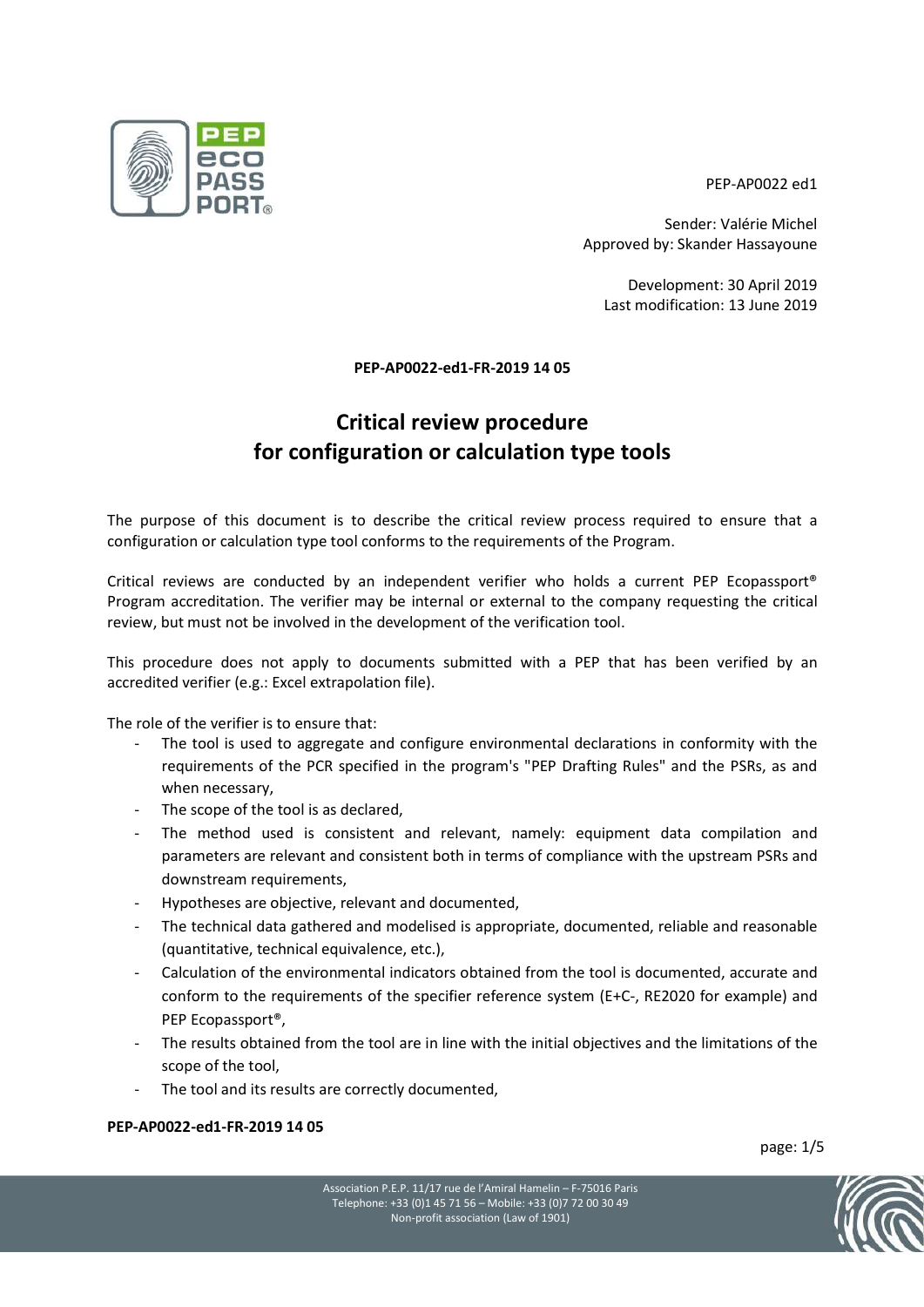The deliverables produced by the tool are compliant with the initial specifications: format, compatibility with other systems and reference documents.

### 1) Definition

Individual declaration: environmental declaration on one or more products from the same homogeneous environmental family marketed by the same marketing company.

Joint environmental declaration: environmental declaration on a "typical product" representing similar products marketed by different marketing companies.

Configurator: tool used to issue an environmental declaration configured and compiled from an individual or joint declaration verified by the program. The configuration shall be in accordance with:<br>- A fixed secondary database,<br>- The configuration of input data (primary data) defined in compliance with the extrapol

- 
- of the initial environmental declaration,<br>The validity framework of the initial environmental declaration.
- 

Note: an individual (or joint) PEP obtained from a configurator and which has been critically reviewed shall be verified according to procedure PEP-AP0002-ed4-FR-2016 05 13.

Calculator: tool used to configure and aggregate different environmental declarations from the same reference system (e.g.: PCR ed.3) or based on environmental data (MDEGD for example) from compatible systems to model a technical system.

Technical system: all the equipment used to provide one or more defined functions.

### 2) Critical review

The verifier supplies the commissioning organisation with three documents:

- a) A critical review reference system defining:<br>- The purpose and scope of the tool (e.g. lot X of the E+/C- reference system)<br>- The scope of validity,<br>- The conformity reference system (e.g. E+C-),
	-
	-

PEP-AP0022-ed1-FR-2019 14 05

page: 2/5

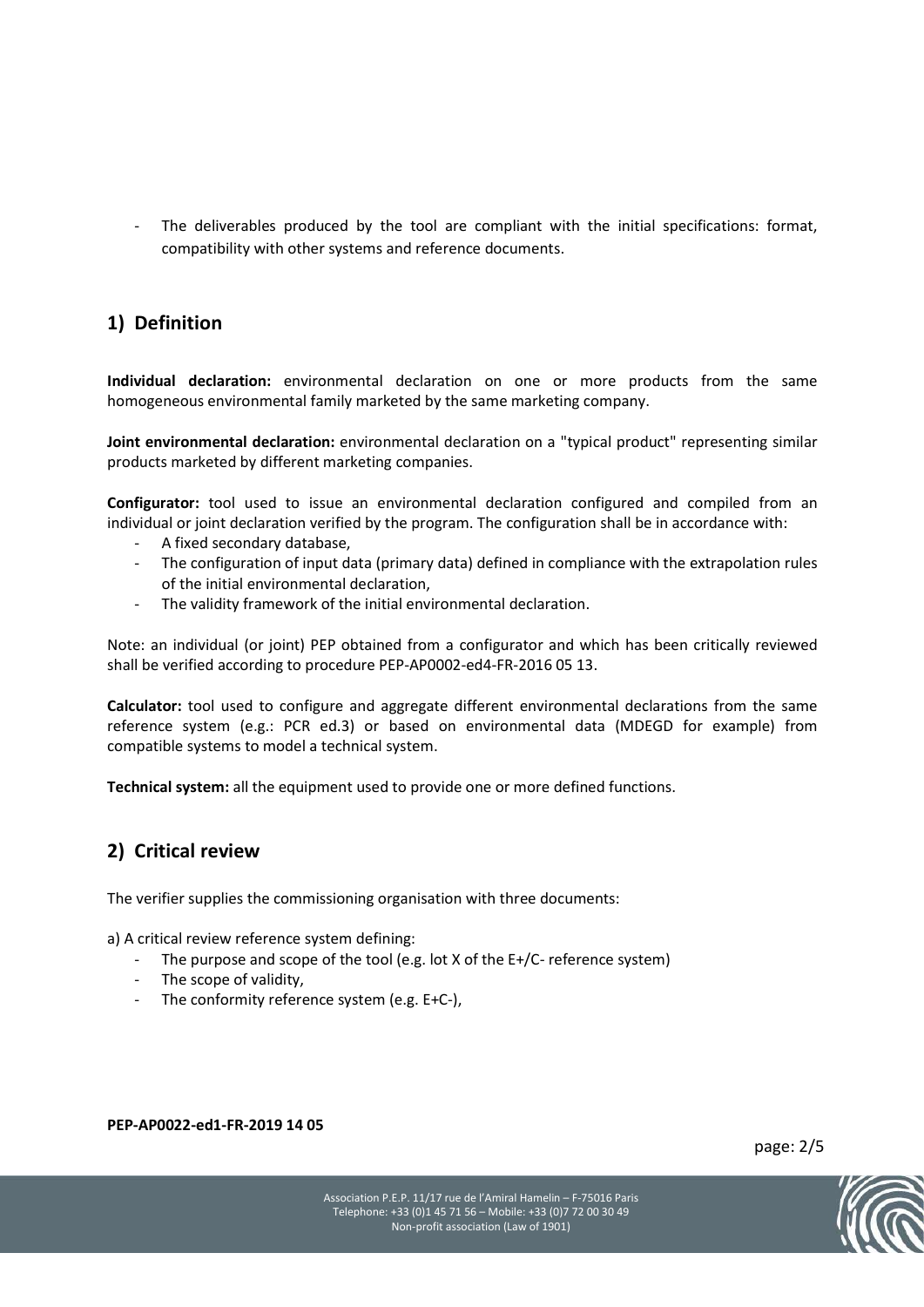- 
- 
- b) A critical review report. The report shall include:<br>- The purpose and scope of validity of the tool,<br>- The checklist of the main points of the critical review,<br>- The conformity or nonconformity of each of the points lis
	-

The critical review report is a confidential document that is available on request from the organisation that publishes the tool. The report includes a checklist of critical review points that reflects the discussions between the organisation submitting the tool and the verifier. It resumes all the validation points required to publish the tool, the verifier's comments and the replies from the organisation.

c) A declaration of conformity.

The declaration of conformity is a document that can be accessed through the PEP Ecopassport® Program. It testifies to the conformity of the tool with respect to the program and the critical review reference system.

It is available as an appendix to this procedure.

#### 3) Tool critical review checklist

- 1. Check the validity and the registration of the joint and/or individual PEP(s) used as the basis for the tool.
- 2. Review the consistency in tool design:
	- a) Identify the objectives of the tool and validate their compatibility with the general program rules.
	- b) Review the specifications and the compatibility of the global architecture of the tool with these specifications.
	- c) Check the scope of the tool and its compatibility with the tool's objectives.
	- d) Check the compatibility of the scope with all the configuration possibilities envisaged.
	- e) Validate the method of aggregating and configuring environmental declarations and/or environmental data.
	- f) Validate the calculation algorithm.
- 3. Tool test:
	- a) Check compliance with the specifications.
	-
	- b) Functional check: -<br>- Validity and correct processing of input data: parameter blocking functions, input data check (numeric value, min-max limit)<br>
	- Calculation validity check<br>
	- Traceability of input data, hypotheses and results obtained
		-
		-

PEP-AP0022-ed1-FR-2019 14 05

page: 3/5

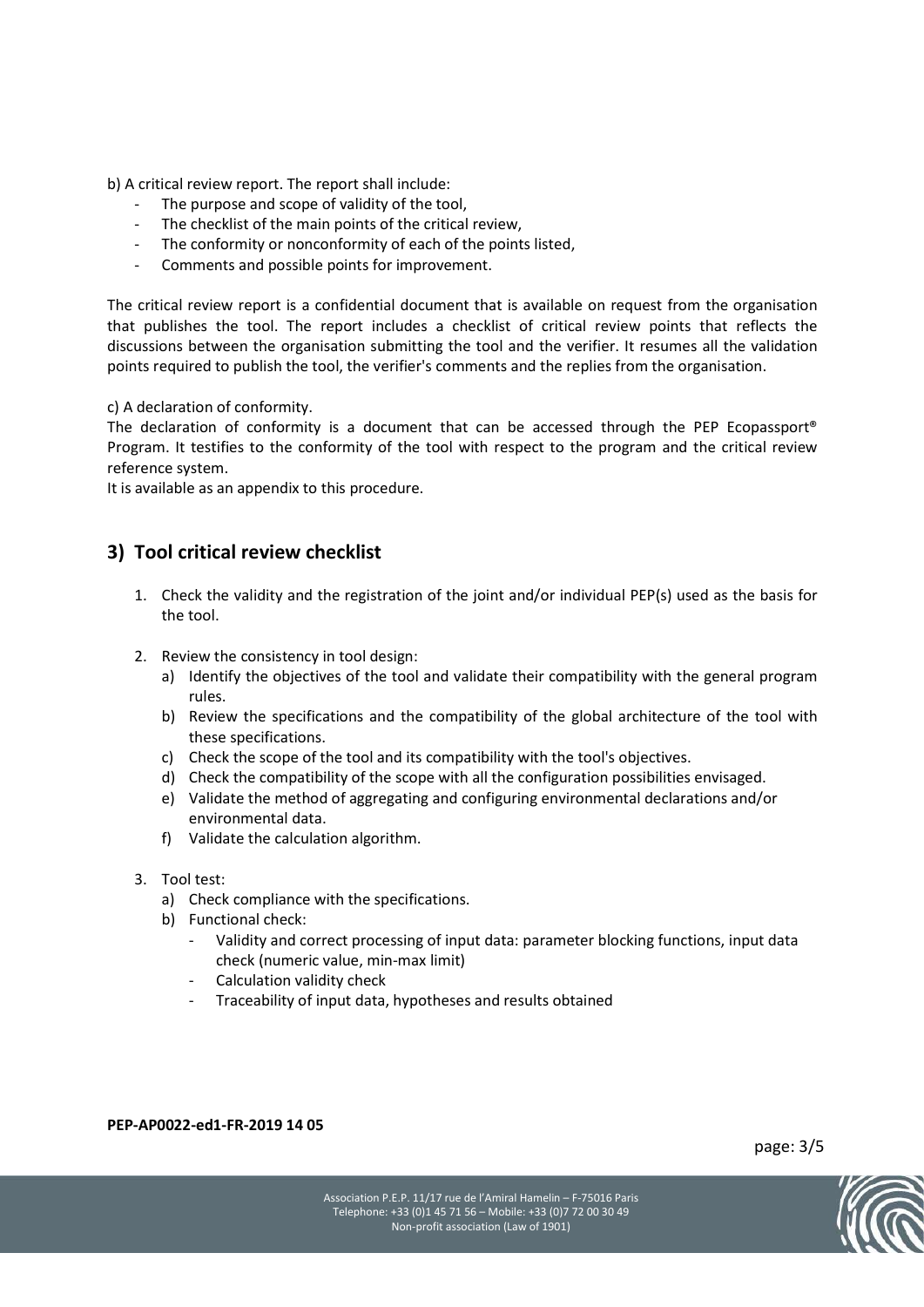- Verification of the contents of exported reports:
	- o Example: .pdf and .csv report (consistency with results displayed in the tool)
	- o Presence of information required (including data other than environmental data)
	- o Locking of variable fields
	- $\circ$  Traceability of the parameter settings produced in the appropriate parts of the PEP
- 4. Sampling tests:
	- a) Application of the test protocol according to the diversity of applications and variability of the results

#### 4) Verifier status and accreditation

Verifiers must be independent, in other words they must not have been involved in the development of the tool to be verified. Verifiers must also be independent of the company that marketed the products for which the tool was intended. Verifiers are accredited by the Program in accordance with the "Verifier accreditation procedure" (PEP-AP0003). Their names must appear in the list of persons accredited by the Program. This list is made public by the Program, through the "List of accredited verifiers" document (PEP-AP0006).

## 5) Confidentiality

Verifiers are bound to confidentiality. As part of their mission, they undertake not to pass on any information to which they have had access.